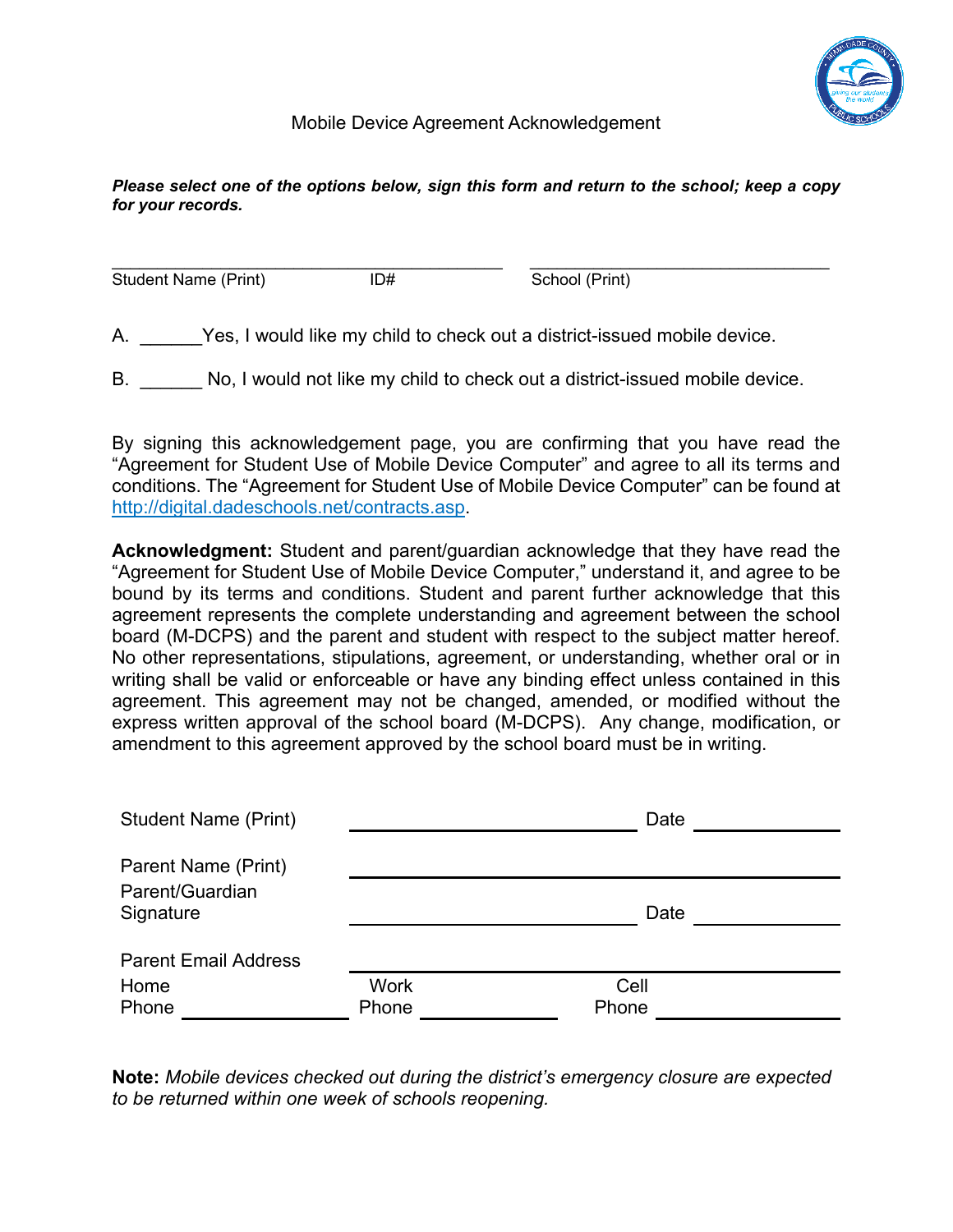

## *Por favor seleccione una de las siguientes opciones, firme este formulario y devuélvalo a la escuela; mantenga una copia para sus archivos.*

\_\_\_\_\_\_\_\_\_\_\_\_\_\_\_\_\_\_\_\_\_\_\_\_\_\_\_\_\_\_\_\_\_\_\_\_\_\_\_\_\_\_\_ \_\_\_\_\_\_\_\_\_\_\_\_\_\_\_\_\_\_\_\_\_\_\_\_\_\_\_\_\_\_\_\_\_ Nombre del estudiante (letra de molde) ID# Escuela (letra de molde)

A. Sí, quisiera que mi hijo/a solicite un dispositivo móvil emitido por el distrito.

B. No, no quisiera que mi hijo/a solicite un dispositivo móvil emitido por el distrito.

Al firmar esta página de reconocimiento, usted confirma que ha leído el "Acuerdo para Uso Estudiantil de Dispositivo Móvil Computadora" (*"Agreement for Student Use of Mobile Device Computer"*) y está de acuerdo con todos sus términos y condiciones. Puede acceder al "Acuerdo para Uso Estudiantil de Dispositivo Móvil Computadora" en [http://digital.dadeschools.net/contracts.asp.](http://digital.dadeschools.net/contracts.asp)

**Reconocimiento:** El estudiante y padre de familia / tutor reconoce que ha leído el "Acuerdo para Uso Estudiantil de Dispositivo Móvil Computadora", lo comprende y acepta cumplir sus términos y condiciones. El estudiante y padre de familia además reconoce que el presente acuerdo representa una comprensión y un acuerdo total entre la junta escolar (*M-DCPS*) y el estudiante y padre de familia con respecto al tema del mismo. No tendrá vigencia ni aplicación alguna otra representación, estipulación, acuerdo o entendimiento, ya sea verbal o por escrito. Este acuerdo no podrá ser cambiado, enmendado o modificado sin la aprobación expresa por escrito de la junta escolar (*M-DCPS*). Cualquier cambio, modificación o enmienda a este acuerdo que sea aprobado por la junta escolar debe presentarse por escrito.

|                    | Fecha             |  |
|--------------------|-------------------|--|
|                    |                   |  |
|                    | Fecha             |  |
|                    |                   |  |
| Teléfono<br>empleo | Teléfono<br>móvil |  |
|                    |                   |  |

**Nota:** *Se espera que los dispositivos móviles expedidos durante una clausura de emergencia del distrito sean devueltos dentro del plazo de una semana después de la reapertura de las escuelas.*